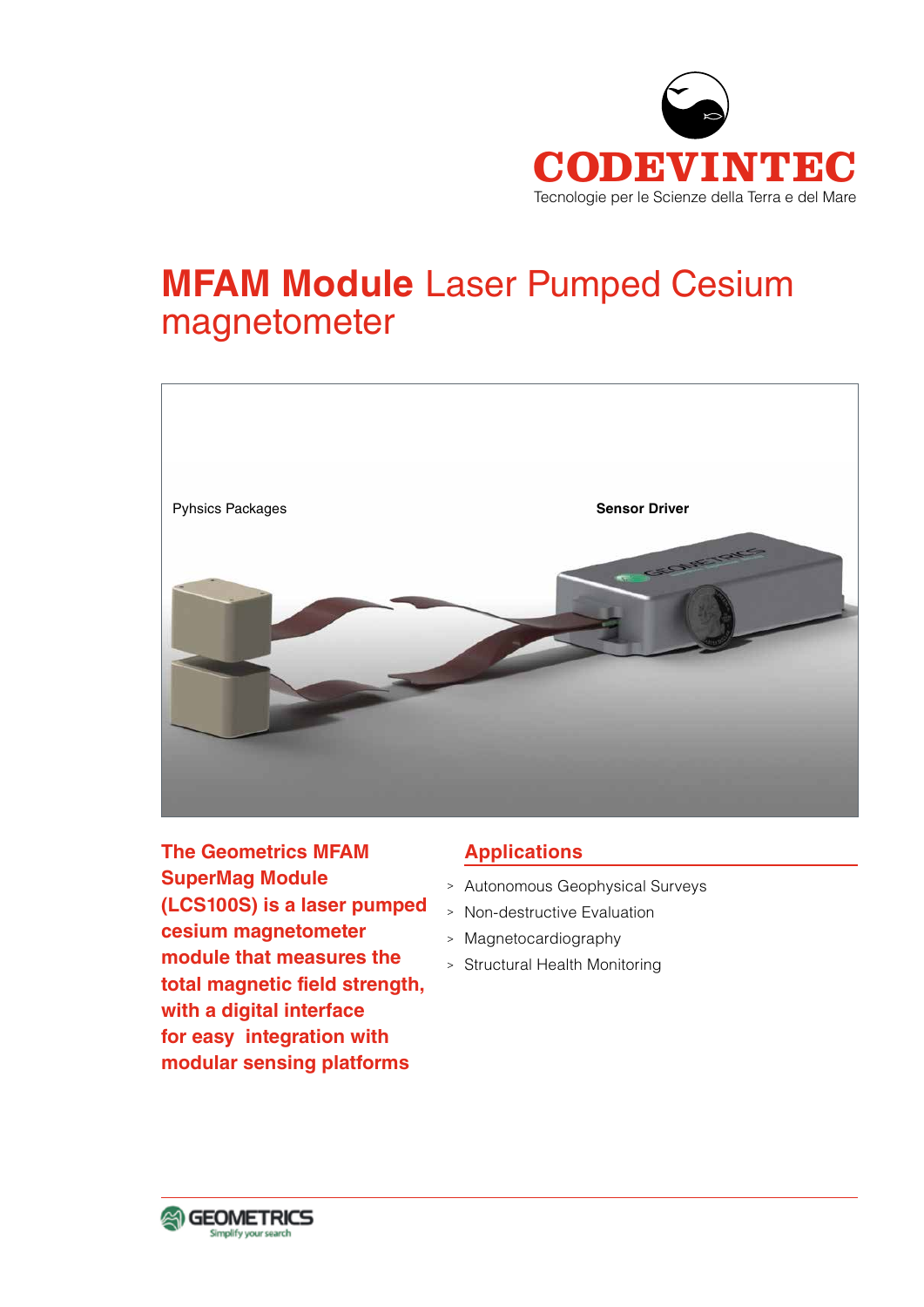

## **MFAM Module**

The module features two sensors that can be used in either individual or combined mode. The SuperMag MFAM module features low noise, low heading error and is Deadzone free\*

|                                | <b>MFAM</b><br><b>LCS050G</b> | <b>MFAM -LHE</b><br>LCS100H | <b>MFAM - SM</b><br><b>LCS100S</b> | <b>MFAM - SX</b><br><b>LCS100X</b> |
|--------------------------------|-------------------------------|-----------------------------|------------------------------------|------------------------------------|
| Low Noise<br>Dual<br>Reading   |                               |                             |                                    |                                    |
| Low HE<br>Dual<br>Reading      |                               |                             |                                    |                                    |
| Low Noise<br>Single<br>Reading |                               |                             |                                    |                                    |
| Low HE<br>Single<br>Reading    |                               |                             |                                    |                                    |
| <b>SX</b><br>Dual<br>Reading   |                               |                             |                                    |                                    |
| <b>SX</b><br>Single<br>Reading |                               |                             |                                    |                                    |

## **Features & Benefits**

- <sup>&</sup>gt; **Combined mode** combining the inputs of two sensors to produce a single reading
- <sup>&</sup>gt; **Dead-zone free**\* Operate anywhere without adjusting the sensors
- <sup>&</sup>gt; **Low Power Operation** Decrease downtime by operating longer on a smaller battery.
- <sup>&</sup>gt; **Modular Architecture** Integrate the MFAM module into your existing instruments and expand your service line.
- <sup>&</sup>gt; **High Performance** Fast sampling and low noise allow for use in a variety of applications, including geophysics, non-destructive evaluation, magnetocardiography, and structural health fields.

\* Dead-zone free is only for combined mode with proper sensor orientations.

# Technical Specifications

| Performance                                      |                                                                   |  |  |  |
|--------------------------------------------------|-------------------------------------------------------------------|--|--|--|
| All Optical, NO RF Contamination or Interference |                                                                   |  |  |  |
| Field Range                                      | Fullscale, Minimum: 20 µT; Maximum: 100 µT                        |  |  |  |
| Digital Resolution                               | 32-bit magnetometer output, digital resolution<br>is 50fT / LSB   |  |  |  |
| Output Data Rate                                 | Continuous measurement; 1,000 Hz                                  |  |  |  |
| See Table<br>Noise Floor                         |                                                                   |  |  |  |
| Physical                                         |                                                                   |  |  |  |
| Overall Weight                                   | 0.5 lbs (0.23 kg.                                                 |  |  |  |
| Dimension of<br>the Sensor Head                  | $1.3 \times 1 \times 0.9$ inches (33 x 25 x 32 mm)                |  |  |  |
| Cable Length                                     | 20 inches (508 mm)                                                |  |  |  |
| Dimension of<br>the Electronics Module           | $5 \times 2 \times 1$ inch $(120 \times 52 \times 22 \text{ mm})$ |  |  |  |
| Power supply                                     |                                                                   |  |  |  |

| 25°C ambient temperature; Typical: 5W;<br>Maximum: 7W:<br>-35°C ambient temperature; Typical: 8W;<br>Maximum: 10W |  |  |
|-------------------------------------------------------------------------------------------------------------------|--|--|
|                                                                                                                   |  |  |
| Ambient; -35°C to +50°C (-30°F to +122°F)                                                                         |  |  |
| Ambient; -40°C to +70°C (-40°F to +158°F)                                                                         |  |  |
|                                                                                                                   |  |  |
| USB Drive with Manual and Software                                                                                |  |  |
| <b>JIS Screw Driver</b>                                                                                           |  |  |
| Suspension Cable                                                                                                  |  |  |
|                                                                                                                   |  |  |
| Development Kit - Not Included                                                                                    |  |  |
|                                                                                                                   |  |  |
|                                                                                                                   |  |  |

|  | Power supply |  |  |
|--|--------------|--|--|
|  |              |  |  |

| Supply Voltage       | Vin referenced to GND; Minimum: 9.5V;         |  |  |
|----------------------|-----------------------------------------------|--|--|
|                      | Typical: 12V; Maximum: 16 V.                  |  |  |
| Average Current Draw | Vin=12V, 25 °C ambient temperature; Typical:  |  |  |
|                      | 0.4A: Maximum: 0.6A:                          |  |  |
|                      | Vin=12V, -35 °C ambient temperature; Typical: |  |  |
|                      | 0.65A: Maximum: 0.85A.                        |  |  |
|                      |                                               |  |  |

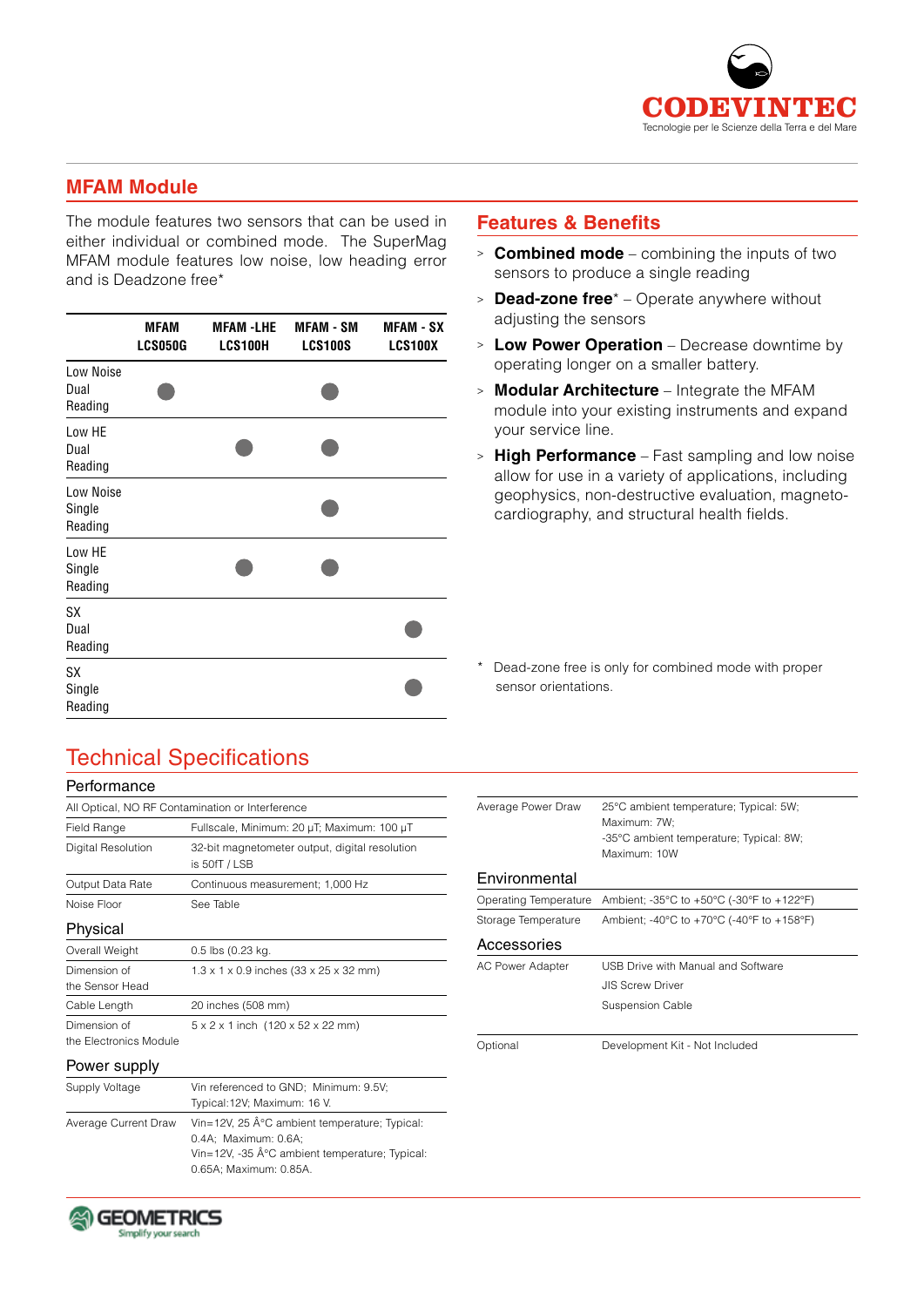

|                              | Low Noise<br>Dual Reading | Low HE<br>Dual Reading | Low Noise<br>Single Reading | Low HE<br>Single Reading | <b>SX</b><br>Dual Reading | SX<br>Single Reading |
|------------------------------|---------------------------|------------------------|-----------------------------|--------------------------|---------------------------|----------------------|
| Number of<br>Outputs         | 2                         | 2                      |                             |                          | 2                         |                      |
| Sensitivity<br>$(pT/rt-Hz)$  | 2(3)                      | 5(7)                   | 2(3)                        |                          | 2                         |                      |
| <b>Heading Error</b><br>(nT) | 2                         | 2                      |                             |                          | 2                         |                      |
| Dead-zone<br>$(\text{deg.})$ | 2                         | 2                      |                             |                          | 2                         |                      |

# **Mechanical Specifications**

Dimensions in [mm] inches

#### **Sensor**

Weight: 30g each, 2 sensors per magnetometer module



## **Drive Unit**

Weight: 200g each.